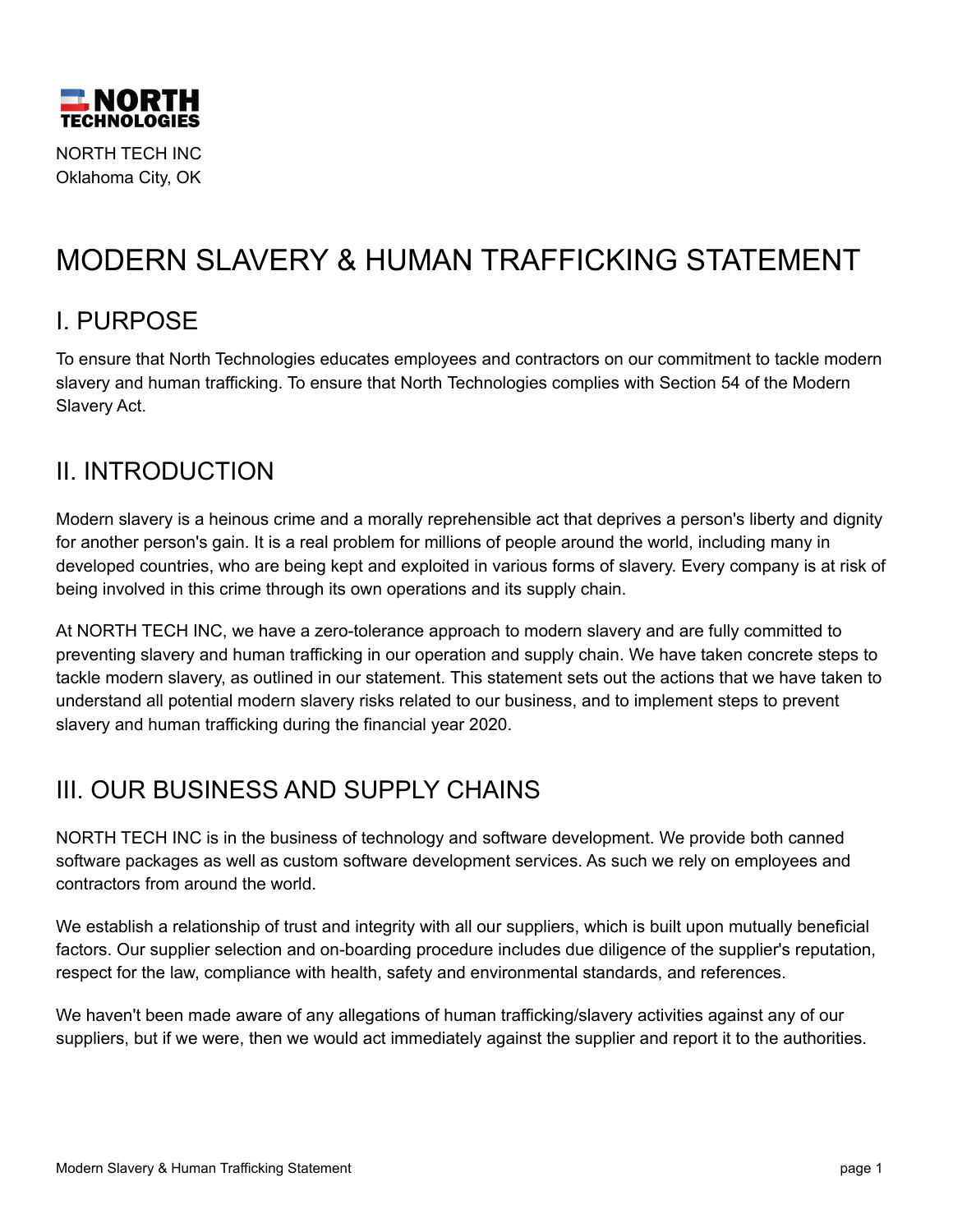## IV. RISK ASSESSMENT

In the past year, we conducted a risk assessment of our supply chain by taking into account:

- The risk profile of individual countries based on the Global Slavery Index
- The business services rendered by the suppliers
- The presence of vulnerable demographic groups
- A news analysis and the insights of labour and human rights groups

This assessment will determine our response and the risk controls that we implement.

### V. POLICIES

NORTH TECH INC operates the following policies for identifying and preventing slavery and human trafficking in our operations:

- Whistleblowing Policy we encourage all employees, customers and suppliers to report any suspicion of slavery or human trafficking without fear of retaliation. We provide a confidential helpline to protect the identity of whistle-blowers.
- Code of Conduct our code encourages employees to do the right thing by clearly stating the actions and behaviour expected of them when representing the business. We strive to maintain the highest standards of employee conduct and ethical behaviour when operating abroad and managing our supply chain.
- Purchasing Code we have updated our Purchasing Code and supplier contracts to make explicit reference to slavery and human trafficking.

# VI. SUPPLIER DUE DILIGENCE

NORTH TECH INC conducts due diligence on all new suppliers during on-boarding and on existing suppliers at regular intervals. This includes:

- Assessing risks in the provision of particular services
- Auditing the suppliers, and their health and safety standards, labour relations and employee contracts
- Requiring improvements to substandard employment practices
- Sanctioning suppliers that fail to improve their performance in line with our requirements
- We require all suppliers to attest that:
- They don't use any form of forced, compulsory or slave labour
- Their employees work voluntarily and are entitled to leave work
- They provide each employee with an employment contract that contains a reasonable notice period for terminating their employment
- They don't require employees to post a deposit/bond and don't withhold their salaries for any reasons
- They don't require employees to surrender their passports or work permits as a condition of employment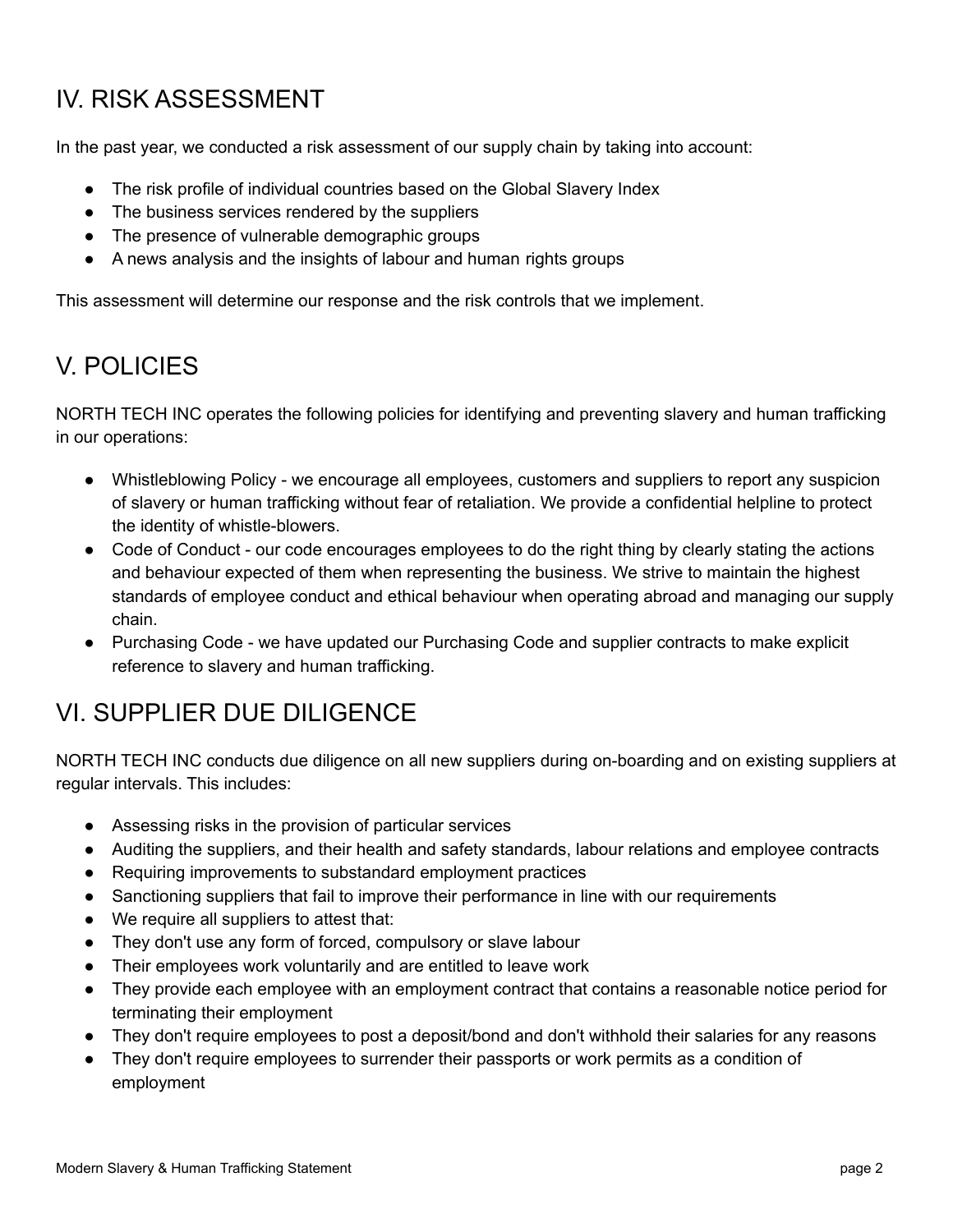#### VII. AWARENESS

NORTH TECH INC has raised awareness of modern slavery issues by putting up posters across our facilities and sending an email that is focused specifically on modern slavery to all our staff, which explains:

- Our commitment in the fight against modern slavery
- Red flags for potential cases of slavery or human trafficking
- How employees should report suspicions of modern slavery

#### VIII. TRAINING

In addition to the awareness programme, NORTH TECH INC has rolled out an e-learning course to all employees and supplier contacts, which covers:

- Various forms of modern slavery in which people can be held and exploited
- The size of the problem and the risk to our organisation
- How employees can identify the signs of slavery and human trafficking, including unrealistically low prices
- How employees should respond if they suspect slavery or human trafficking
- How suppliers can escalate potential slavery or human trafficking issues to the relevant people within their own organisation
- What external help is available for the victims of slavery
- What terms and guidance should be provided to suppliers in relation to slavery policies and controls
- What steps ABC plc will take if a supplier fails to implement anti-slavery policies or controls
- An attestation from employees that they will abide by ABC plc's anti-slavery policy